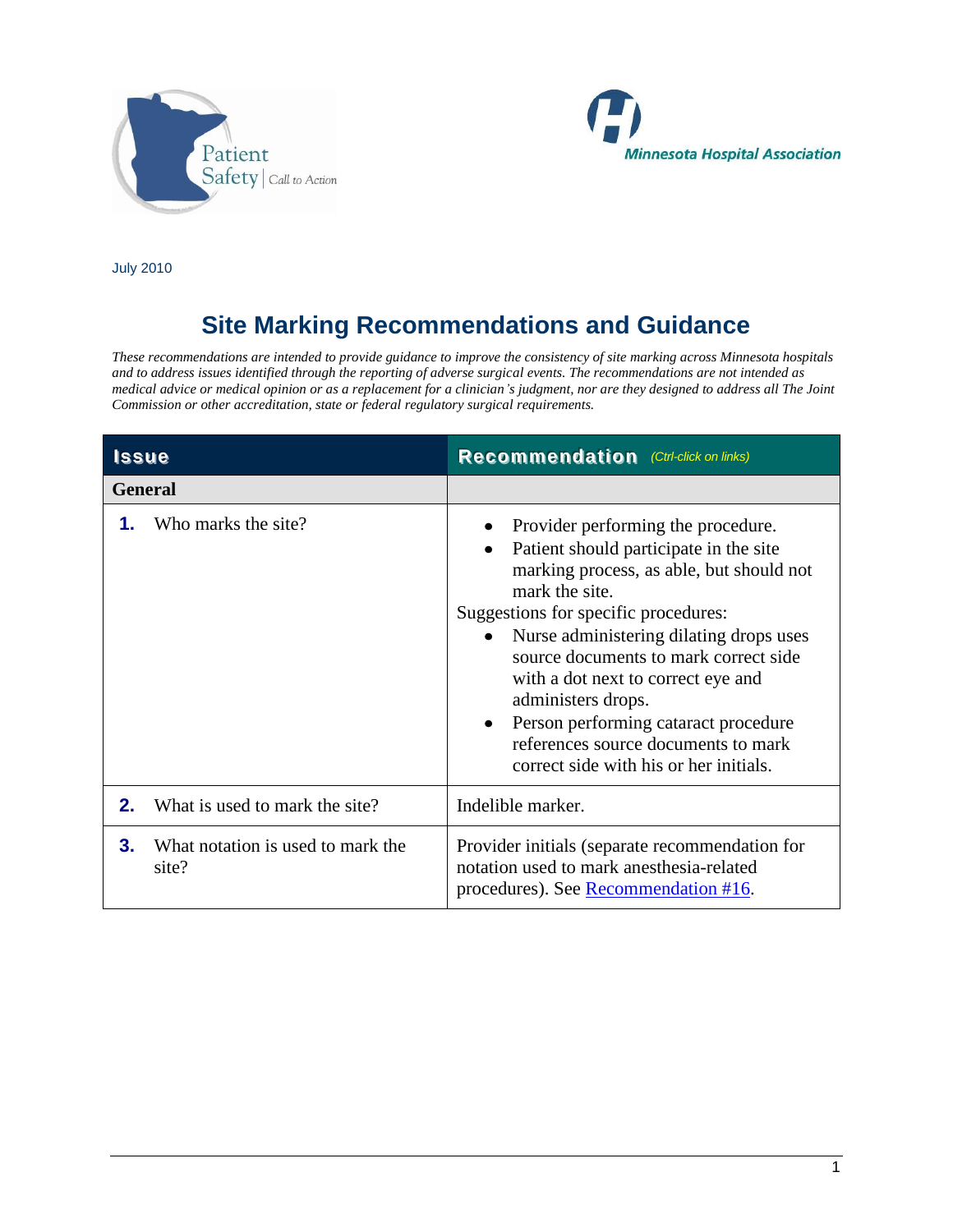<span id="page-1-0"></span>

|    | Issue                                               | <b>Recommendation</b> (Ctrl-click on links)                                                                                                                                                                                                                                                                                                                                                                                                            |
|----|-----------------------------------------------------|--------------------------------------------------------------------------------------------------------------------------------------------------------------------------------------------------------------------------------------------------------------------------------------------------------------------------------------------------------------------------------------------------------------------------------------------------------|
| 4. | How is mark verified before<br>procedure?           | Mark must be visible when patient is<br>positioned, prepped and draped.<br>OR: Scrub staff verbally verifies that they<br>visualize the mark, if applicable, and where<br>it is located during the time-out process<br>immediately prior to procedure.<br>Non-OR: $2^{nd}$ health care provider verifies<br>that they visualize the mark, if applicable,<br>and where it is located during the time-out<br>process immediately prior to the procedure. |
| 5. | What if mark cannot be visualized<br>after draping? | An alternative method of indicating the procedure<br>site must be used, for example:<br>A diagram that is marked by the provider<br>performing the procedure and verified during<br>the time-out process: $[$ DOC $]$<br>An arm band placed on the correct side with<br>the procedure indicated on the band and<br>visually verified during the time-out process.                                                                                      |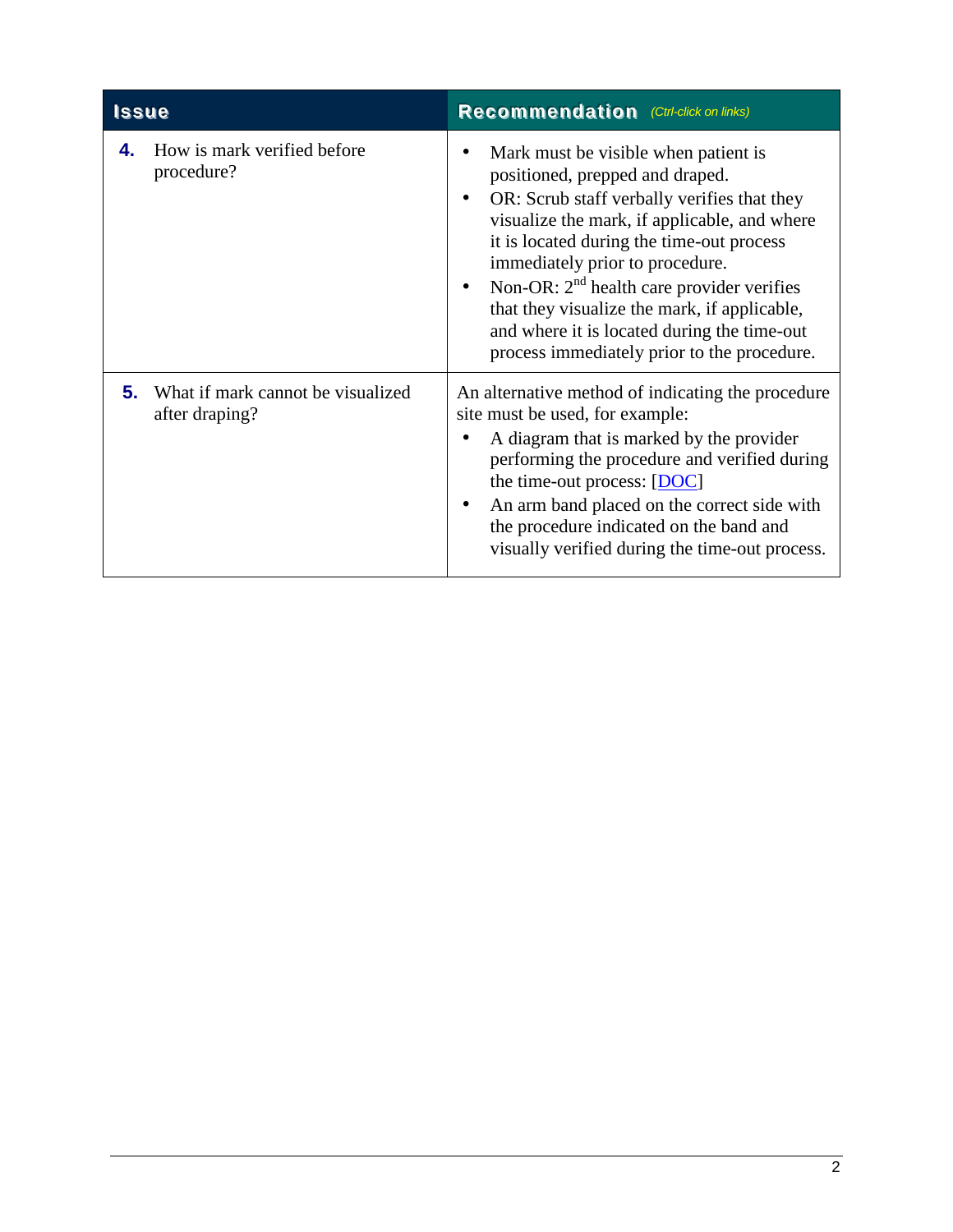<span id="page-2-0"></span>

| <b>Issue</b>                                                                                                | <b>Recommendation</b> (Ctrl-click on links)                                                                                                                                                                                                                                                                                                                                                                                                                                                                                                                                                                                                                                                                                                                                                                                                                                                                 |
|-------------------------------------------------------------------------------------------------------------|-------------------------------------------------------------------------------------------------------------------------------------------------------------------------------------------------------------------------------------------------------------------------------------------------------------------------------------------------------------------------------------------------------------------------------------------------------------------------------------------------------------------------------------------------------------------------------------------------------------------------------------------------------------------------------------------------------------------------------------------------------------------------------------------------------------------------------------------------------------------------------------------------------------|
| Which procedures should include site<br>6.<br>marking?                                                      | All procedures involving incision or percutaneous<br>puncture or insertion: [PDF] with the following<br>exceptions:<br>Midline structures<br>Single organ cases<br>Endoscopies without intended laterality<br>Procedures where the insertion site is not<br>$\bullet$<br>predetermined.<br>C-Sections<br>Some facilities are marking all sites with only the<br>following exceptions:<br>C-Sections<br>$\bullet$<br>Procedures where the insertion site is not<br>predetermined.<br>Rationale for marking all sites includes:<br>(1) The site marking practice during pre-op is<br>more consistent.<br>(2) The team consistently has a site mark for<br>verifying the site that needs to be prepped<br>for the procedure.<br>(3) During the Time Out the scrub person<br>visualizes the site marking for all cases. If<br>a mark is not present, it is more evident<br>that re-verification needs to occur. |
| <b>7.</b> Which procedures should include<br>verification and time-out?                                     | Minimally, all procedures included in the Table<br>of Invasive, High-Risk or Surgical Procedures:<br>[PDF] regardless of whether site marking is<br>required.                                                                                                                                                                                                                                                                                                                                                                                                                                                                                                                                                                                                                                                                                                                                               |
| How do you mark sensitive areas<br>8.<br>such as the scrotum or breast?                                     | Mark above or directly lateral to the procedure<br>site. If the mark cannot be visualized after<br>draping, use an alternative method of indicating<br>the procedure site. See Recommendation #5.                                                                                                                                                                                                                                                                                                                                                                                                                                                                                                                                                                                                                                                                                                           |
| What do you do if the patient refuses<br>9.<br>site marking or does not cooperate<br>with the site marking? | Use an alternative method of indicating the<br>procedure site. See <b>Recommendation #5</b> .                                                                                                                                                                                                                                                                                                                                                                                                                                                                                                                                                                                                                                                                                                                                                                                                               |
| <b>Specific Procedures</b>                                                                                  |                                                                                                                                                                                                                                                                                                                                                                                                                                                                                                                                                                                                                                                                                                                                                                                                                                                                                                             |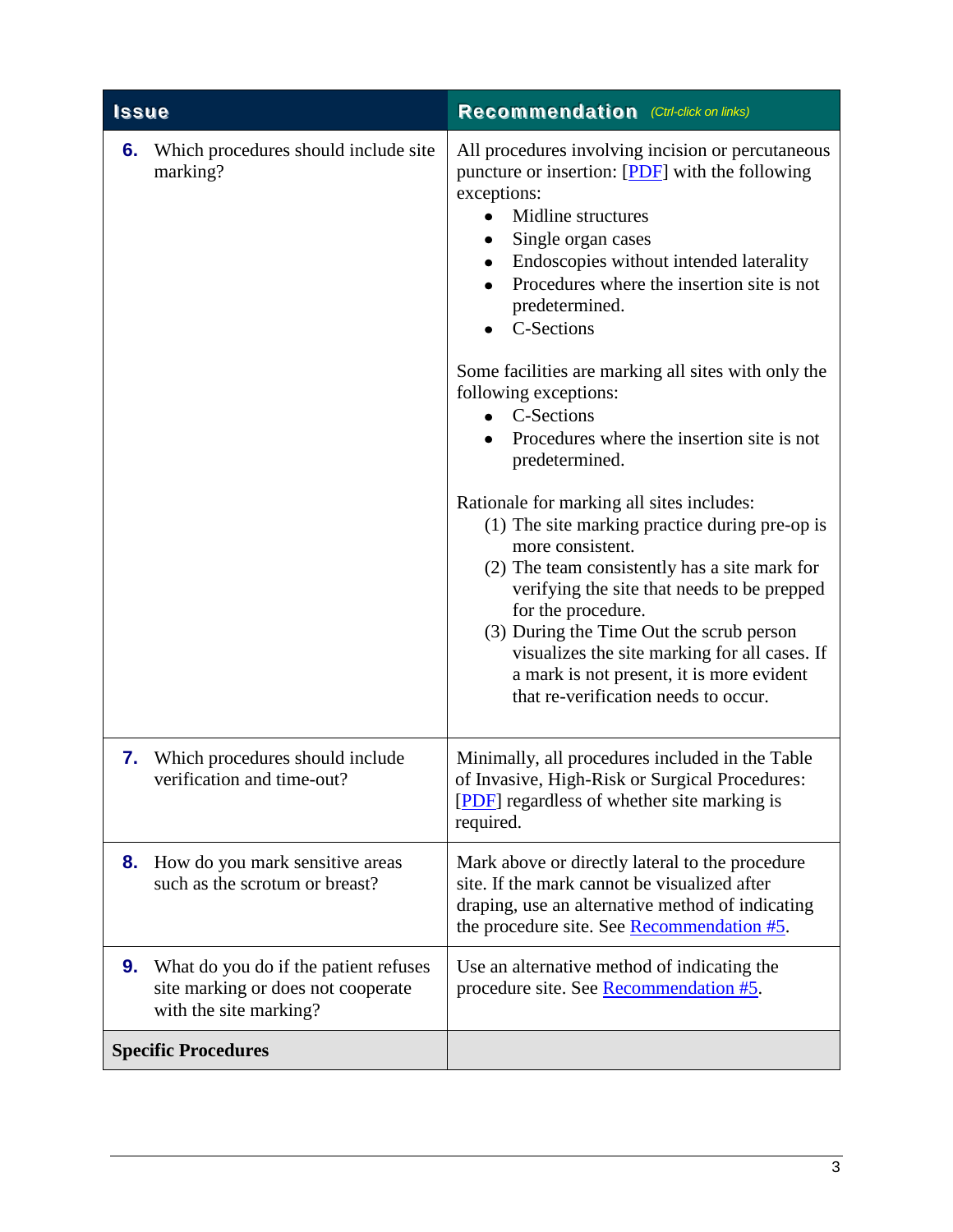<span id="page-3-0"></span>

| <b>Issue</b> |                                                      | <b>Recommendation</b> (Ctrl-click on links)                                                                                                                                                                                                                                                                                                                                                                                                                                                                                                                                                                                                                                                          |
|--------------|------------------------------------------------------|------------------------------------------------------------------------------------------------------------------------------------------------------------------------------------------------------------------------------------------------------------------------------------------------------------------------------------------------------------------------------------------------------------------------------------------------------------------------------------------------------------------------------------------------------------------------------------------------------------------------------------------------------------------------------------------------------|
|              | <b>10.</b> Procedure involving laterality            | The correct site is marked with initials. For<br>anesthesia related procedures, see<br>Recommendation #16.                                                                                                                                                                                                                                                                                                                                                                                                                                                                                                                                                                                           |
| 11.          | Midline or orifice entry with internal<br>laterality | Incision site is marked with laterality noted.<br>٠<br>A second pause, with verbal confirmation<br>$\bullet$<br>with the team, is conducted following entry<br>to verify internal laterality.<br>For procedures done under radiologic image-<br>$\bullet$<br>guidance see Recommendation #20.<br>Suggestions for marking:<br>Mark incision site and indicate internal<br>laterality side (i.e., mark incision site with<br>initials and indicate side with arrow).<br>If internal laterality side cannot be marked<br>$\bullet$<br>externally, utilize alternative marking<br>methods. See Recommendation #5.                                                                                        |
| 12.          | <b>Bilateral procedures</b>                          | Both sites are marked; includes ear tubes.                                                                                                                                                                                                                                                                                                                                                                                                                                                                                                                                                                                                                                                           |
| 13.          | Procedures involving levels                          | Informed consent indicates laterality and<br>٠<br>level.<br>Site marked to indicate:<br>$\bullet$<br>o Anterior or posterior approach<br>o General level/zone (e.g. cervical, thoracic,<br>lumbar, rib number).<br>Pre-operative imaging, of good quality, is<br>present during the procedure.<br>Intra-operative imaging, of good quality,<br>with opaque instruments marking the<br>specific boney landmarks are taken and<br>compared with pre-operative imaging.<br>Person performing the procedure should lead<br>verbal confirmation with team prior to final<br>approach to destination site. Confirmation<br>should include consultation with imaging<br>and informed consent documentation. |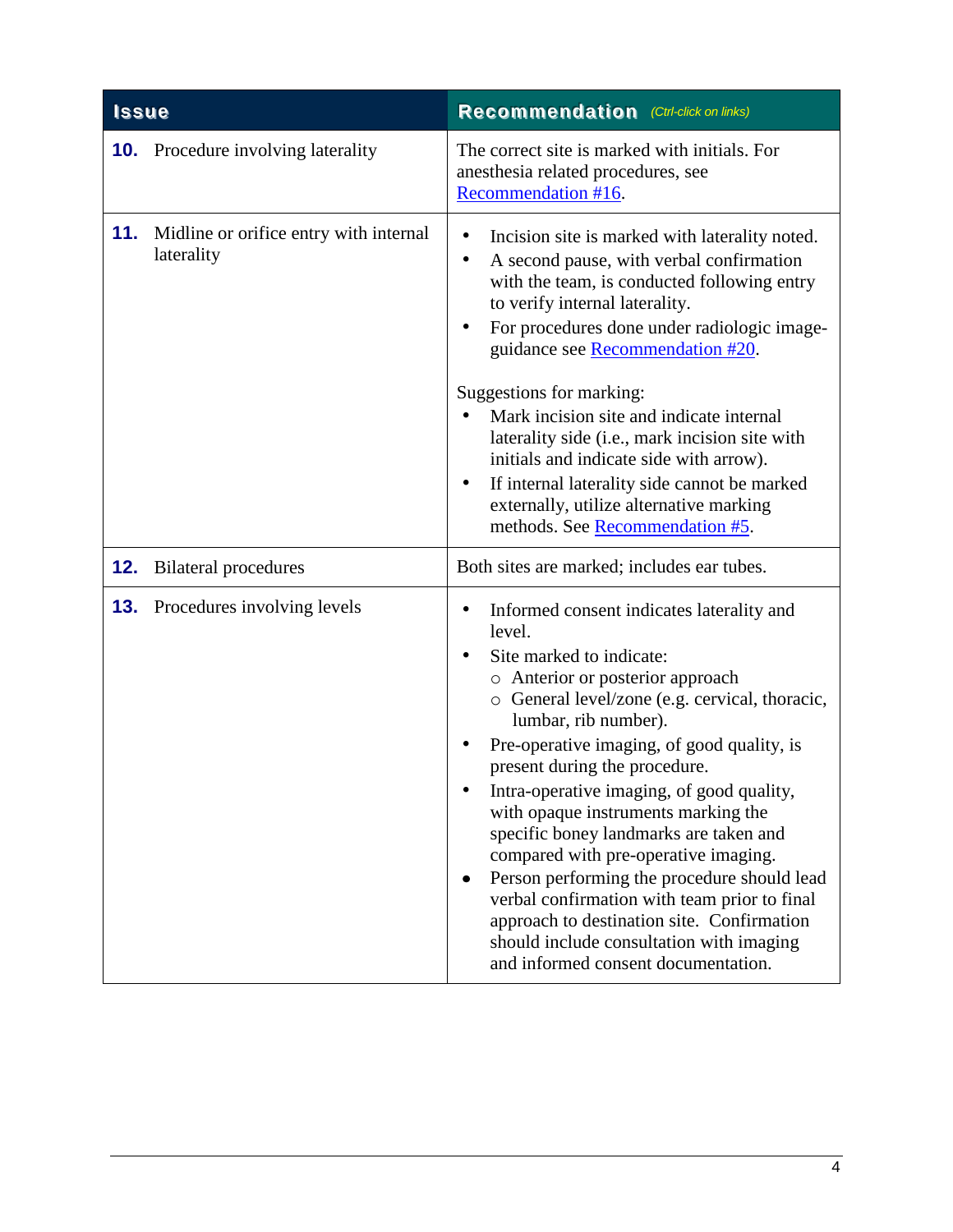<span id="page-4-0"></span>

| <b>Issue</b> |                                                                                                                   | <b>Recommendation</b> (Ctrl-click on links)                                                                                                                                                                                                                                                                                             |
|--------------|-------------------------------------------------------------------------------------------------------------------|-----------------------------------------------------------------------------------------------------------------------------------------------------------------------------------------------------------------------------------------------------------------------------------------------------------------------------------------|
| 14.          | Multiple sites on same anatomical<br>location                                                                     | Multiple digits — each involved digit should<br>be marked.<br>Lesions — suggestions:<br>o Indicate each lesion on informed consent.<br>o Circle each lesion and initial once, or<br>o Circle and initial each lesion.                                                                                                                   |
| 15.          | Injections                                                                                                        | Mark injection site and conduct time-out unless<br>procedure site is not pre-determined.                                                                                                                                                                                                                                                |
| 16.          | Anesthesia procedures                                                                                             | Person performing the procedure marks the<br>procedure site.<br>Recommend marking the site with a capital<br>"A" with a circle around the "A."<br>For procedures involving levels, refer to<br>Recommendation $#7$ — the general level and<br>site involved should be marked if<br>predetermined.                                       |
|              | <b>17.</b> Eye procedures                                                                                         | The skin next to the operative eye is marked with<br>the initials of the person performing the<br>procedure. See MN Patient Safety Alert [PDF].                                                                                                                                                                                         |
|              | <b>18.</b> Dental procedures                                                                                      | A dental diagram or x-ray is marked by the<br>provider performing the procedure and verified<br>during the time-out process: [PDF]                                                                                                                                                                                                      |
| 19.          | Site marking for procedures done<br>under radiologic image-guidance -<br>insertion site <i>not</i> predetermined. | • Site marking does not need to occur.<br>A time-out prior to procedure start is<br>conducted.<br>Person performing the procedure should lead<br>verbal confirmation with team prior to final<br>approach to internal destination site.<br>Confirmation should include consultation with<br>imaging and informed consent documentation. |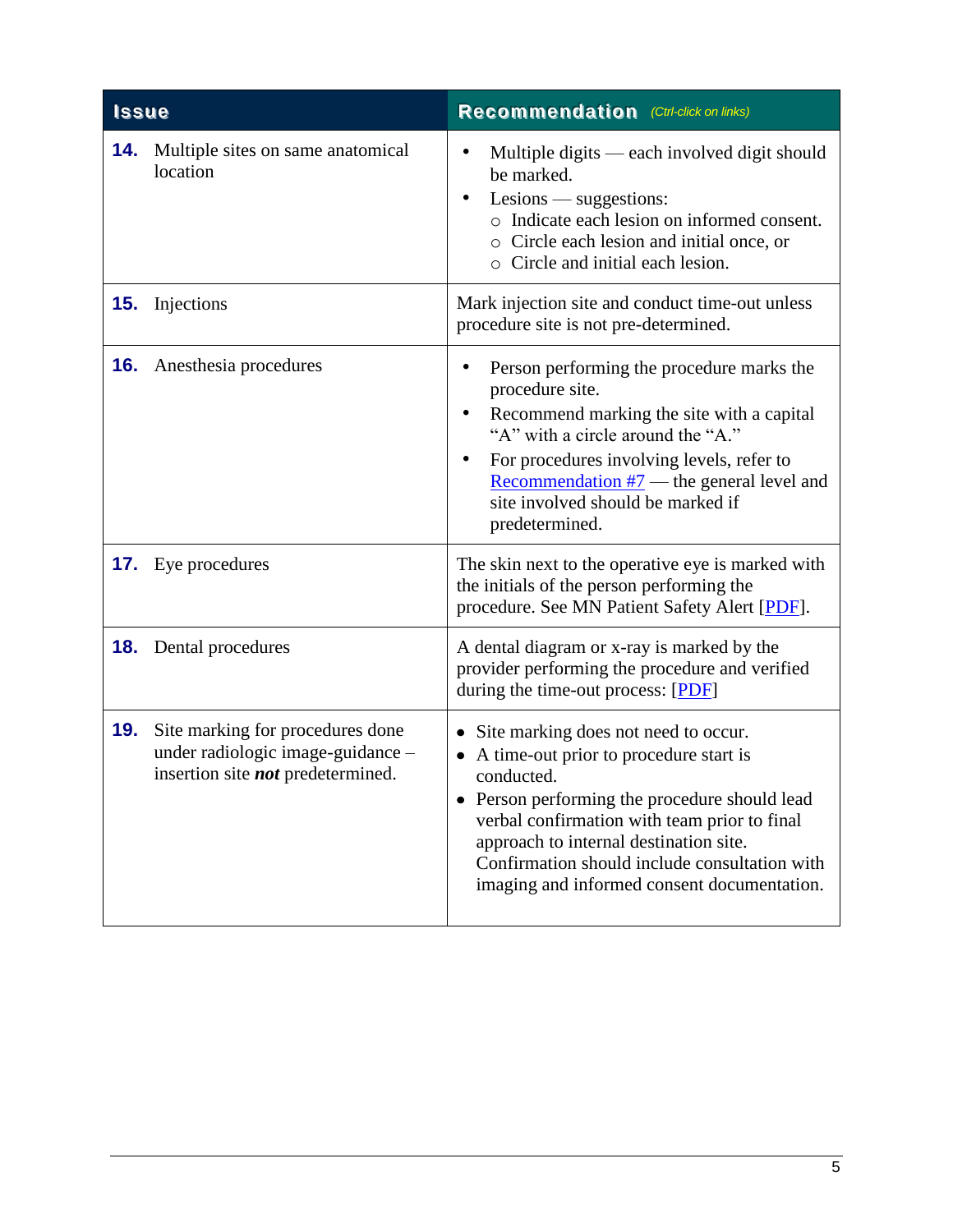<span id="page-5-1"></span><span id="page-5-0"></span>

| <b>Issue</b> |                                                                                                                        | <b>Recommendation</b> (Ctrl-click on links)                                                                                                                                                                                                                                                                                                                                                                                                                                                                                                                                                                                                                                                                                                           |
|--------------|------------------------------------------------------------------------------------------------------------------------|-------------------------------------------------------------------------------------------------------------------------------------------------------------------------------------------------------------------------------------------------------------------------------------------------------------------------------------------------------------------------------------------------------------------------------------------------------------------------------------------------------------------------------------------------------------------------------------------------------------------------------------------------------------------------------------------------------------------------------------------------------|
| 20.          | Site marking for procedures done<br>under radiologic image-guidance -<br>insertion site is predetermined.              | • Site marking of insertion site should occur.<br>• If site mark cannot be visualized during the<br>time-out, an alternative method of indicating<br>the procedure must be used, see<br>Recommendation #5.A time-out prior to<br>procedure start is conducted.<br>• Person performing the procedure should lead<br>verbal confirmation with team prior to final<br>approach to internal destination site.<br>Confirmation should include consultation with<br>imaging and informed consent documentation.                                                                                                                                                                                                                                             |
| 21.          | Site marking for diagnostic<br>procedures followed by intervention<br>with no change in team or procedure<br>location. | A time-out prior to diagnostic procedure start<br>$\bullet$<br>should be conducted.<br>• Following diagnostic procedure; prior to<br>intervention, the person performing the<br>intervention procedure should lead verbal<br>confirmation with the team with consultation<br>with informed consent documentation.                                                                                                                                                                                                                                                                                                                                                                                                                                     |
| 22.          | Continuous attendance of physician                                                                                     | Continuous attendance criteria can be applied to<br>procedures in which:<br>• Individual performing the procedure is in<br>continuous attendance with the patient, from<br>the time of consent through conducting the<br>procedure.<br>This individual needs to remain in the room in<br>which the procedure is to be performed, e.g.,<br>clinic exam room; procedure room.<br>• If this individual leaves the room, then the site<br>must be marked prior to leaving the patient.<br>If the continuous attendance criteria is met:<br>Site marking does not need to be completed.<br>٠<br>• Pre-procedure verification of correct patient,<br>procedure and site is still completed.<br>• A time-out prior to procedure start is still<br>conducted. |